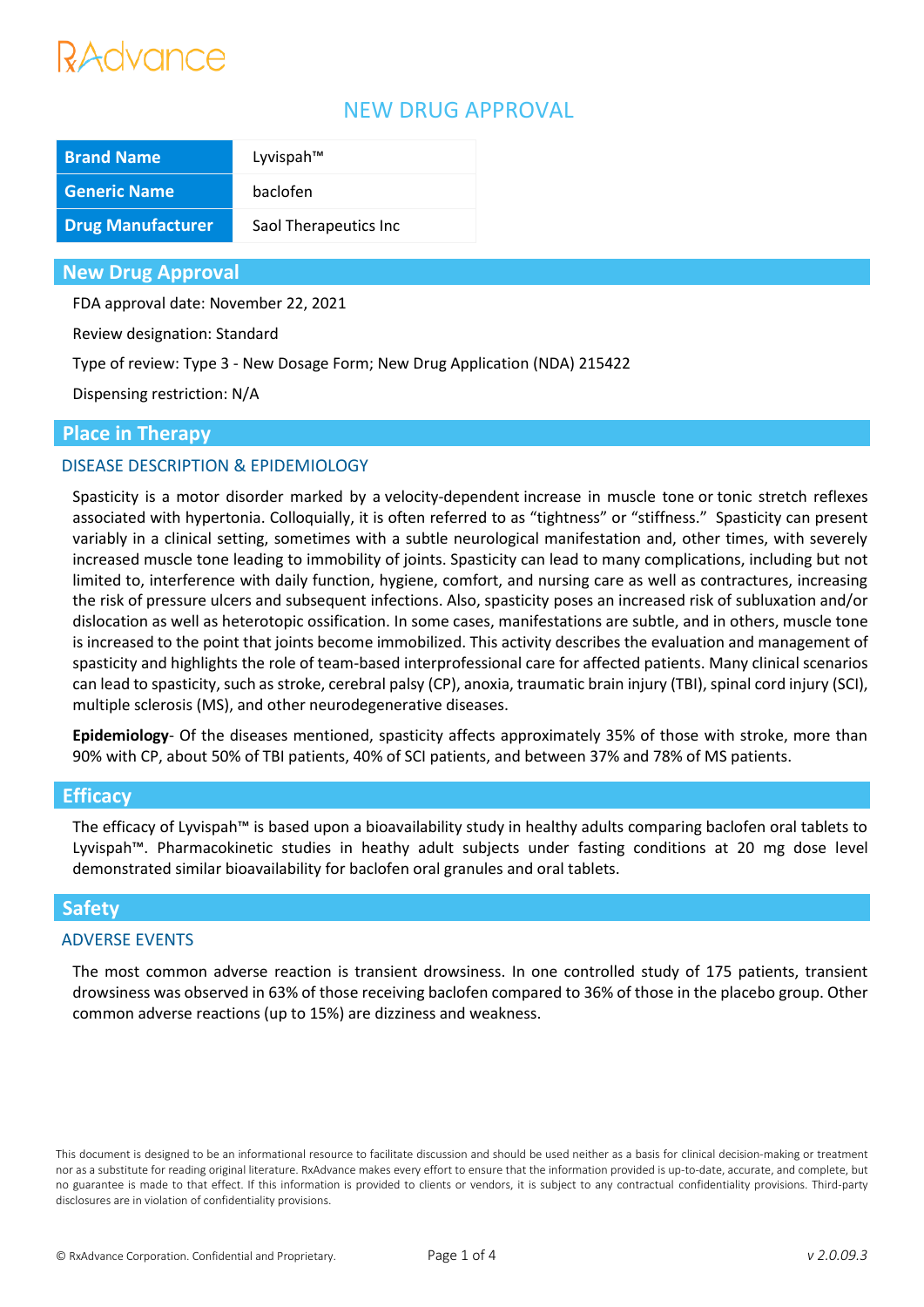# RAdvance

# NEW DRUG APPROVAL

#### Adverse reactions with a frequency of ≥1% are listed in Table 1.

| Table 1. Common (≥1%) Adverse Reactions in Patients Treated with baclofen for Spasticity |                |
|------------------------------------------------------------------------------------------|----------------|
| <b>Adverse reaction</b>                                                                  | <b>Percent</b> |
| <b>Drowsiness</b>                                                                        | 10-63%         |
| <b>Dizziness</b>                                                                         | 5-15%          |
| Weakness                                                                                 | 5-15%          |
| Nausea                                                                                   | 4-12%          |
| Confusion                                                                                | 1-11%          |
| Hypotension                                                                              | $0 - 9%$       |
| Headache                                                                                 | 4-8%           |
| Insomnia                                                                                 | $2 - 7%$       |
| Constipation                                                                             | $2 - 6%$       |
| <b>Urinary Frequency</b>                                                                 | $2 - 6%$       |
| Fatigue                                                                                  | $2 - 4%$       |

The following adverse reactions not included in Table 1, classified by body system, were also reported:

**Neuropsychiatric:** euphoria, excitement, depression, hallucinations, paresthesia, muscle pain, tinnitus, slurred speech, coordination disorder, tremor, rigidity, dystonia, ataxia, blurred vision, nystagmus, strabismus, miosis, mydriasis, diplopia, dysarthria, epileptic seizure.

**Cardiovascular:** dyspnea, palpitation, chest pain, syncope.

**Gastrointestinal:** dry mouth, anorexia, taste disorder, abdominal pain, vomiting, diarrhea, and positive test for occult blood in stool.

**Genitourinary:** enuresis, urinary retention, dysuria, impotence, inability to ejaculate, nocturia, hematuria.

**Other:** rash, pruritus, ankle edema, excessive perspiration, weight gain, nasal congestion.

The following laboratory tests have been found to be abnormal in patients receiving baclofen: increased SGOT, elevated alkaline phosphatase, and elevation of blood sugar.

#### WARNINGS & PRECAUTIONS

#### **Adverse Reactions from Abrupt Withdrawal of Lyvispah™**-

Abrupt discontinuation of baclofen, regardless of the cause, has resulted in adverse reactions that include hallucinations, seizures, high fever, altered mental status, exaggerated rebound spasticity, and muscle rigidity, that in rare cases has advanced to rhabdomyolysis, multiple organ-system failure, and death. Therefore, reduce the dosage slowly when Lyvispah™ is discontinued, unless the clinical situation justifies a rapid withdrawal.

#### **Neonatal Withdrawal Symptoms**-

Withdrawal symptoms in neonates whose mothers were treated with oral baclofen throughout pregnancy have been reported starting hours to days after delivery. The symptoms of withdrawal in these infants have included increased muscle tone, tremor, jitteriness, and seizure.

#### **Drowsiness and Sedation**-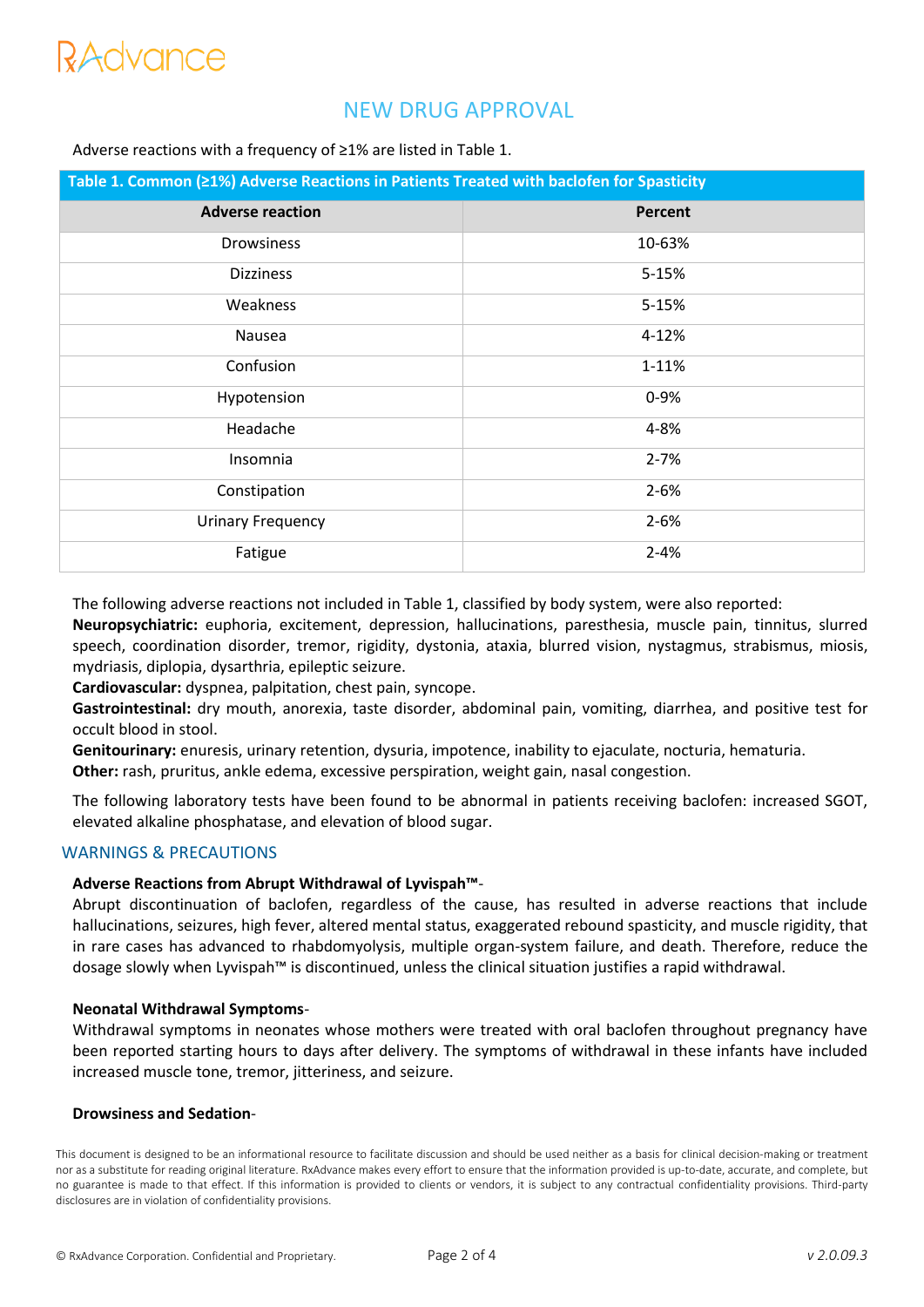# RAdvance

# NEW DRUG APPROVAL

Drowsiness and sedation have been reported in up to 63% of patients taking baclofen, the active ingredient in Lyvispah™. Patients should avoid operation of automobiles or other dangerous machinery and activities made hazardous by decreased alertness when starting Lyvispah™ or increasing the dosage until they know how the drug affects them. Advise patients that the central nervous system depressant effects of Lyvispah™ may be an additive to those of alcohol and other CNS depressants.

#### **Poor Tolerability in Stroke Patients**-

Lyvispah™ should be used with caution in patients who have had a stroke. Baclofen has not significantly benefited patients with stroke. These patients have also shown poor tolerability to the drug.

#### **Exacerbation of Psychotic Disorders, Schizophrenia, or Confusional States**-

Lyvispah™ should be used with caution in patients suffering from psychotic disorders, schizophrenia, or confusional states. If treated with Lyvispah™, these patients should be kept under careful surveillance because exacerbations of these conditions have been observed with oral baclofen administration.

#### **Exacerbation of Autonomic Dysreflexia**-

Lyvispah™ should be used with caution in patients with a history of autonomic dysreflexia. The presence of nociceptive stimuli or abrupt withdrawal of Lyvispah™ may cause an autonomic dysreflexic episode.

#### **Exacerbation of Epilepsy**-

Lyvispah™ should be used with caution in patients with epilepsy. Deterioration in seizure control has been reported in patients taking baclofen.

#### **Posture and Balance Effects**-

Lyvispah™ should be used with caution in patients where spasticity is utilized to sustain upright posture and balance in locomotion or whenever spasticity is utilized to obtain increased function.

#### **Ovarian Cysts**-

Ovarian cysts have been found by palpation in about 4% of the multiple sclerosis patients who were treated with oral baclofen for up to one year. In most cases, these cysts disappeared spontaneously while patients continue to receive the drug.

#### CONTRAINDICATIONS

Hypersensitivity to baclofen.

#### **Clinical Pharmacology**

#### MECHANISMS OF ACTION

The precise mechanism of action of baclofen is not fully understood. Baclofen inhibits both monosynaptic and polysynaptic reflexes at the spinal level, possibly by decreasing excitatory neurotransmitter release from afferent terminals, although actions at supraspinal sites may also occur and contribute to its clinical effect. Baclofen is a structural analog of the inhibitory neurotransmitter gamma-aminobutyric acid (GABA) and may exert its effects by stimulation of the GABA-B receptor subtype.

## **Dose & Administration**

#### ADULTS

Initiate Lyvispah™ with a low dosage, preferably in divided doses, administered orally. The following gradually increasing dosage regimen is suggested, but should be adjusted based on clinical response and tolerability: